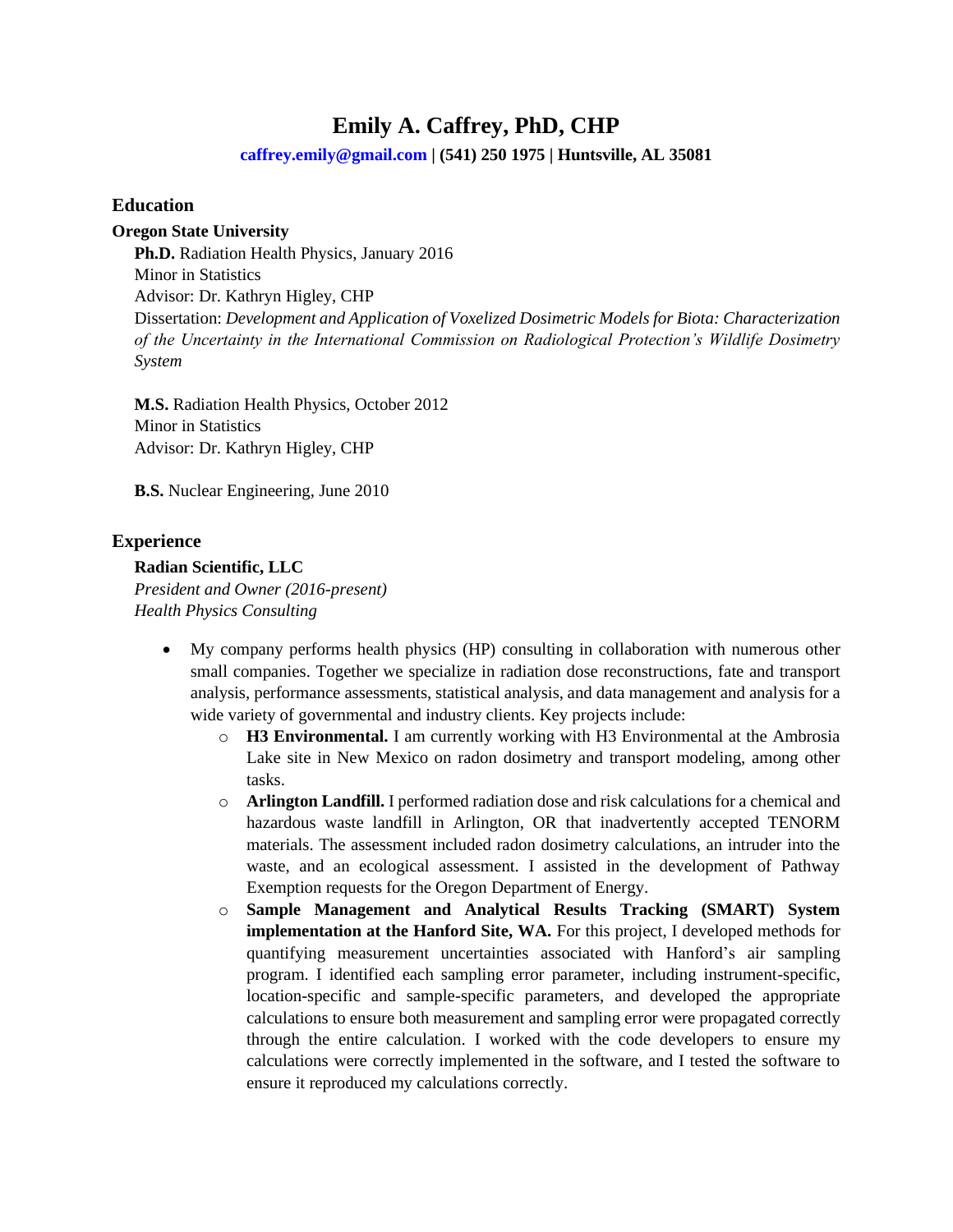- o *McClurg V. Mallinckrodt, LLC* **and** *Butler V. Mallinckrodt, LLC* **historical dose reconstructions.** This project covers an ongoing legal case over radiation exposures from Manhattan era waste in St. Louis, MO. I was responsible for developing the source term, which includes characterization and quantification of radioactive material released to the environment from uranium processing operations that helped produce the first nuclear weapons. I assisted in reviewing, compiling, and editing the entire expert report for the court, including several thousand supporting documentation files. I was the point of contact with the legal team.
- o **Blue Ridge Landfill.** I performed radiation dose and risk calculations for a municipal landfill in Estill County, KY that inadvertently accepted TENORM (Technologically Enhanced Naturally Occurring Radioactive Material). I produced a report in collaboration with Gradient, Inc., combining physical risks from moving the materials with the radiological risks of cancer.
- o **Waste Control Specialists (WCS) Radioactive Waste Performance Assessment.** For this project, I helped to develop the conceptual and mathematical model for the WCS low level radioactive waste site in Andrews, TX. This included modeling complex radiation transport dynamics through numerous geologic and anthropogenic layers of material using GoldSim software. The purpose of a performance assessment is to determine potential impacts the buried waste might have on future inhabitants of the area. I presented the results to both the Texas Commission on Environmental Quality (TCEQ) and the Department of Energy (DOE). I was the team manager for this project, and the primary point of contact for the client.
- o **WCS Dose Compliance Module.** This project involved assisting in the development and implementation of a radiation dose-based compliance system. Previously, WCS used a system of concentration-based limits that were radionuclide specific. We transitioned them to a simpler, more cost-effective dose-based system that more accurately reflects possible radionuclide releases from the facility.
- o *Cooper V. Tokyo Electric Power***.** In this legal case, I was responsible for developing the source term, including the quantity and type of radioactive material released to the environment. This project involved in depth knowledge of the Fukushima Daiichi reactors and reactor accident physics. We produced an interim expert report before the case was moved to Japan.

#### **Health Physics Society (HPS)**

*Ask-The-Experts Editor-in-Chief (2019-present)*

- The Health Physics Society sponsors a public information and outreach feature called "Ask-The-Experts" or ATE (see [https://hps.org/publicinformation/ate/\)](https://hps.org/publicinformation/ate/). This service allows anyone with internet access to ask a radiation-related question and receive an answer from an expert in the field. This outreach endeavor is wildly successful, receiving over 1.5 million unique site visits annually.
- As Editor-in-Chief, I have oversight of the entirety of the ATE feature. Key responsibilities include:
	- o Establishing categories and subcategories that cover all aspects of radiation safety;
	- o Selecting and managing 17 topic editors and hundreds of experts;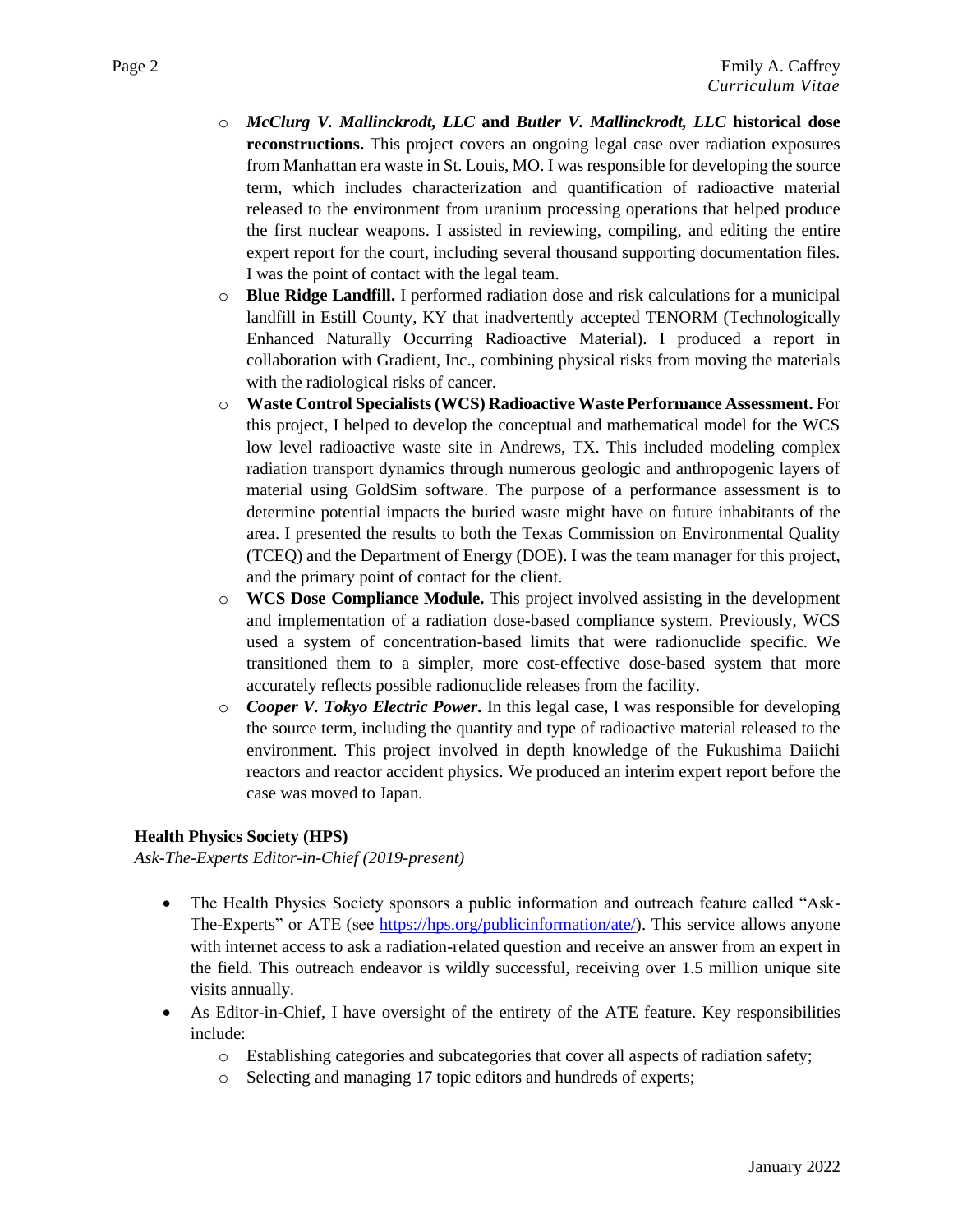- o Developing response guidelines for questions with possible legal or ethical implications;
- o Determining which questions are of sufficient interest to post to the website;
- o Creating other items of interest, including FAQs, information sheets, and fact sheets;
- o Tracking and responding to "hot" radiation-related issues that might require special website postings;
- o Identification of experts who can be available for media interactions as needed.

#### **University of Alabama at Birmingham**

*Program Director and Assistant Professor, May 2021 Adjunct Faculty and Supervised Practice Coordinator (2016-present) School of Health Professions, Department of Clinical and Diagnostic Sciences*

- Developed and taught all core HP classes for the 2016-2017 school year, including: Introduction to Health Physics, Principles of Dosimetry, Advanced Radiation Biology, and Non-ionizing Radiation.
- For 2021-2022 school year, developing and teaching two new courses: Monte Carlo Techniques for Health Physicists and Contemporary Health Physics and CHP Exam Review.
- Student mentoring and academic advising. Mentored 18 of the 28 students from 2016-2018 and May 2021 to present in internships, academics, and career goals. Worked with each student individually on their supervised practice requirements from 2019 to present.
- Served as a mentor and academic advisor to the program's first student and graduate, Misty Liverett, who graduated in August 2018 with an employment offer.
- Currently mentoring four second year students and five first year students.
- Developing research collaborations, affiliation agreements, and MOUs with local industry and government to expand student opportunities and supervised practice sites. New sites added since May 2021 include: National Council on Radiation Protection and Measurements, Yale University, Y-12 National Security Complex, Environmental Protection Agency, Westinghouse, and Mayo Clinic.
- Build connections across campus in Biomedical Engineering and Physics to facilitate student research opportunities.
- Wrote Fast-Track program for entry of qualified BMD students into the MHP program.
- Submitted \$375,000 grant to NRC 31310021K0004 in Sept 2021.
- Manage MHP budget.
- Appointed to Radioisotope and Radiation Safety Committee (RRSC) October 2021.

## **Georgia Institute of Technology**

*Instructor (Fall semester 2019, 2020) Nuclear & Radiological Engineering and Medical Physics Program George W. Woodruff School of Mechanical Engineering*

• I taught Radiation Dosimetry, a medical physics graduate level course in Fall 2019 and Fall 2020.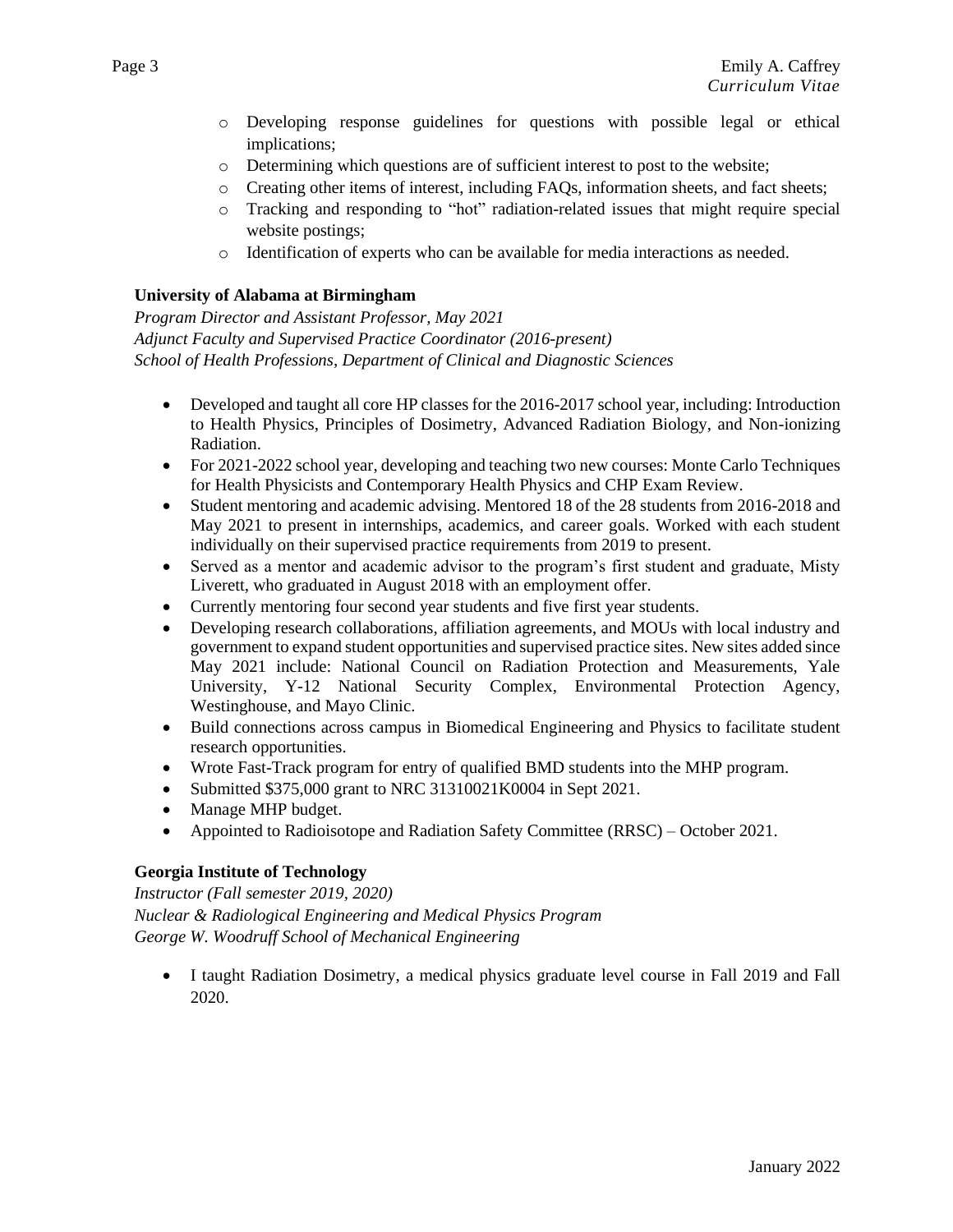# **Oregon State University**

*Adjunct Faculty (2017-2018) School of Nuclear Science and Engineering College of Engineering*

- I created an online Radiological Operations Support Specialist preparatory course in support of the Departments of Homeland Security (DHS) and DOE initiative to train, equip, and certify radiation experts to integrate with the incident command system during a radiological response.
- I redeveloped the External Dosimetry and Shielding course for the online environment.

## **Oregon State University**

*Graduate Research Assistant (2010-2016) School of Nuclear Science and Engineering College of Engineering*

- As a graduate student I performed original research in environmental protection and risk assessment as part of my thesis and dissertation.
- I completed two research projects for the Electrical Power Research Institute, one in examining dose calculation methodologies for Carbon-14 emissions from nuclear power plants and the second in investigating tritium (H-3) separation technologies for groundwater.
- I created and taught a graduate level course in Liquid Scintillation Counting; taught the introductory course in Nuclear Engineering and Radiation Health Physics; and served as a teaching assistant and lecturer for Radioecology and Radiobiology.
- As the lead graduate student in Dr. Higley's research group, I was responsible for a multicultural research group of 10 graduate students for over two years.

## **Australian Nuclear Science and Technology Organization (ANSTO)**

*Endeavor Research Fellow (2015)*

- I was selected for an Endeavor Research Fellowship, a program sponsored by the Australian government that provides funding for short-term research towards a non-Australian Ph.D.
- While at ANSTO I provided innovative computational modeling capabilities to support several research projects.
- I performed field work at a nuclear waste site near Sydney by obtaining tree cores for plutonium particle analysis.
- I was selected to present my Ph.D. research to the Australian Radiation Protection and Nuclear Safety Agency.

## **Oregon State University**

*Radiation Safety Student Technician (2008-2010) Environmental Health and Safety*

- As a student technician, I was responsible for monitoring personnel and laboratories for radiation exposure.
- On my own initiative, I authored operating procedures for the Liquid Scintillation Counter.
- I managed the acquisition, storage, handling, and disposal of radioactive materials.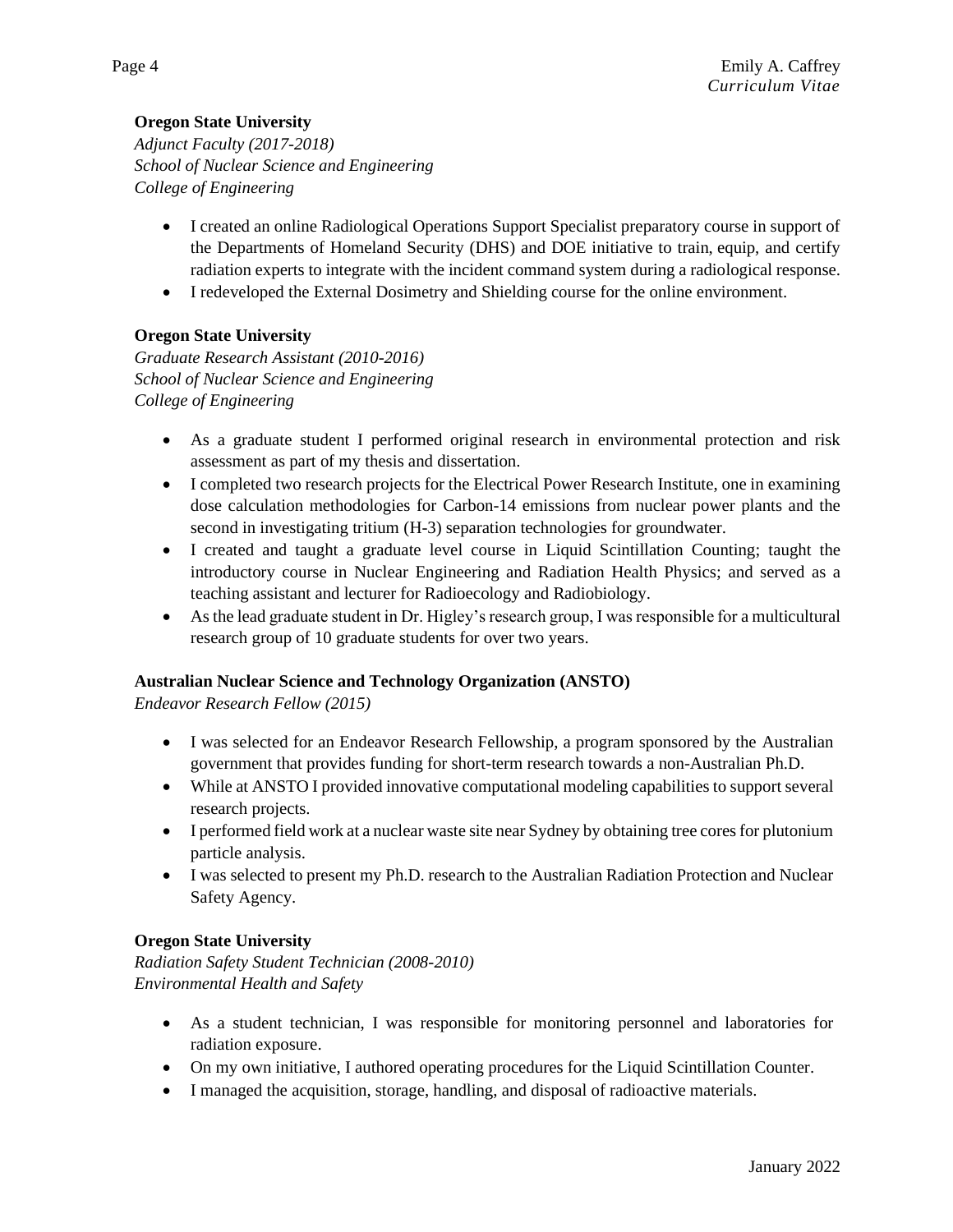- I assisted in performing annual inspections of on-campus radiation use laboratories.
- I assisted in verifying that veterinary radiography facilities were in compliance with regulatory requirements.

## **Honors**

- HPS Elda Anderson Awardee, 2020
- Selected as the HPS Young Investigator Delegate to the International Radiation Protection Association (IRPA) 2020 Congress
- Inducted into the Oregon State University Council of Outstanding Early Career Engineers in 2019
- Australian Endeavor Research Fellowship Recipient in 2015
- Inducted into Alpha Nu Sigma Honor Society in 2013
- Selected as an ARCS Scholar in 2012

# **Professional Society Involvement**

- **National Council on Radiation Protection and Measurements, 2021**
	- o Elected to the NCRP in April 2021.
- **HPS Public Information Committee (PIC), member since 2018, Chair 2019-2021**
	- o The PIC is responsible for developing and disseminating radiation-related information to the public.
	- o As chair, I am responsible for managing a small team of volunteers. Together we manage all HPS social media outlets, develop fact sheets, and are in the process of creating informational videos. The videos can be viewed on HPS' [YouTube channel.](http://www.youtube.com/channel/UCOWmRRcBHOAfxud3jmGAAUg/)
- **HPS Program Committee, member 2019-2021**
	- o The Program Committee develops and manages the technical program of the HPS annual meeting, including both plenary and special sessions.
	- o As a new member, the first meeting I am helping to plan is the 2020 annual meeting. I developed two poster sessions and 12 oral technical sessions.

#### • **National Council on Radiation Protection Scientific Committee (SC) 1-25, 2016-2018**

- o As a member of SC 1-25, I helped to review recent epidemiologic studies to evaluate whether the new observations were strong enough to support or modify the linear nonthreshold (LNT) model as used in radiation protection today.
- o The SC published *Commentary No. 27 – Implications of Recent Epidemiologic Studies for the Linear-Nonthreshold Model and Radiation Protection* in 2018.
- **President of the Alabama Chapter of the HPS, 2017-2019**
	- o When I moved to Huntsville, AL, the local chapter of the HPS was derelict. With the help of my UAB colleagues and students, we revived the chapter, growing membership to over 30 members over the course of two years. We restarted biannual meetings at various locations across the state, including joint meetings with the Atlanta Chapter. I served as president for two years.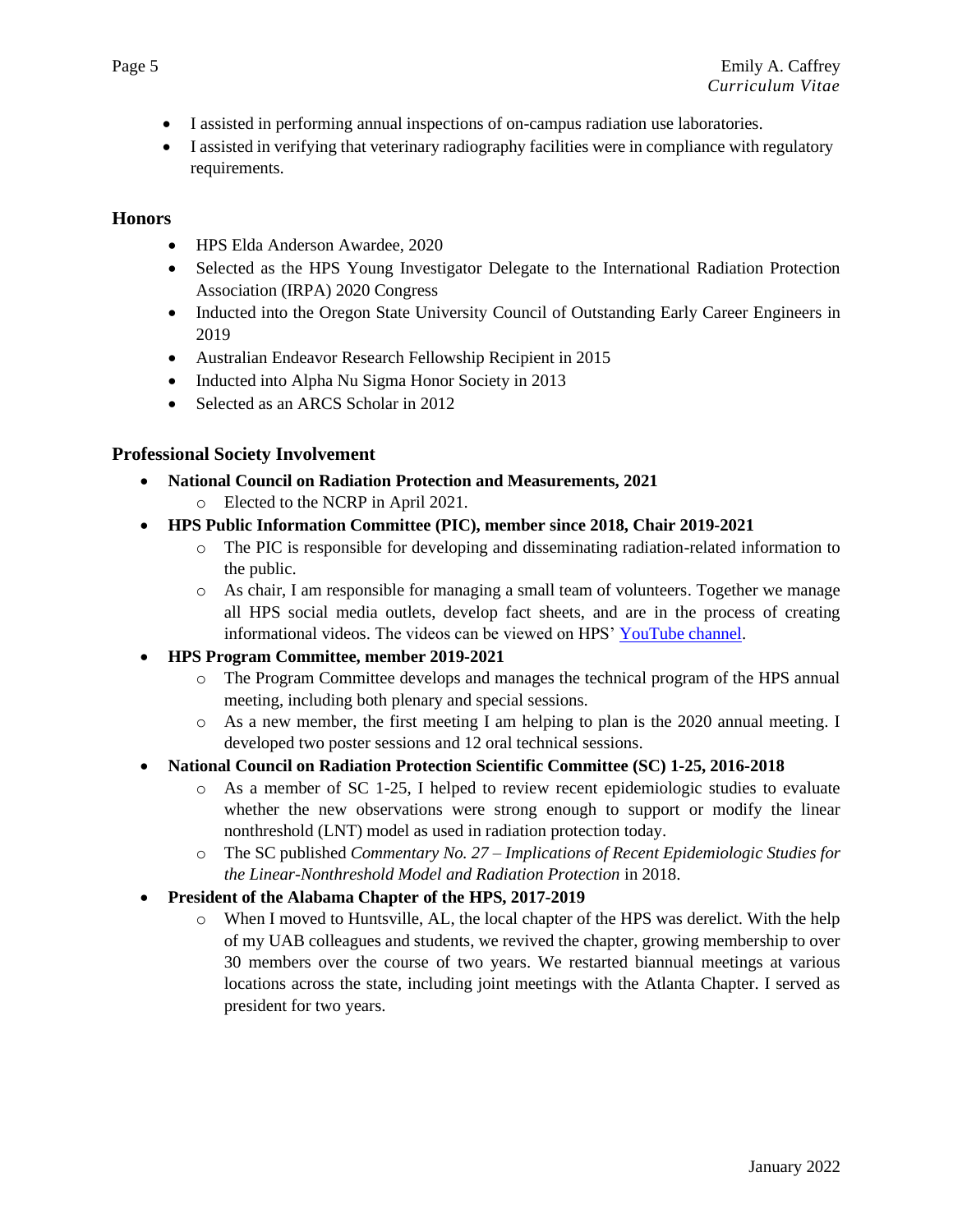## **Certifications**

• The American Board of Health Physics is the certifying body for Health Physicists. To become a "Certified Health Physicist" (CHP) there is a two-part exam. I passed Part I in 2014 and part II in 2021.

# **Affiliations**

- Health Physics Society Member since 2010
- American Nuclear Society Member since 2006
- Radiation Research Society Member since 2016
- Alumna of Phi Sigma Rho National Engineering Sorority

## **Publications**

- **Caffrey, E.A.,** Rood, A.S., Grogan, H.A., Till, J.E. and Herman, K., 2021. Dose Assessment for Technologically Enhanced Naturally Occurring Radioactive Materials Disposal in Landfills. *Health Physics*, in press.
- **Caffrey, E.** and Caffrey, J., 2021. The Health Physics Society's 'Ask-The-Expert' Feature: Widening Public Support through Empathy and Science. *Journal of Radiological Protection*, 41(2), p.S39.
- **Caffrey, E.A.**, Voillequé, P.G., Rood, A.S., Grogan, H.A., Mohler, J.H., Meyer, K.R., and Till, J.E. 2021. Estimation of Enriched Uranium Released to Air from the Former Apollo Facility, Apollo, Pennsylvania, USA. *Health Physics*, 120(4), 417-426. DOI: 10.1097/HP.0000000000001343.
- **Caffrey, E.A.** 2021. Radiation and the Skeptical Public: Tips and Tools for Communicating Effectively. *Health Physics*. DOI: 10.1097/HP.0000000000001405.
- Mohler, H.J., A.S. Rood, H.A. Grogan, **E.A. Caffrey**, and J.E. Till. 2021. Analysis of Environmental Data to Support Quantification of Historical Releases from a Former Uranium Processing Facility in Apollo, Pennsylvania. *Health Physics*, 120 (5), 495-509.
- Rood, A.S., H.A. Grogan, H.J. Mohler, J.R. Rocco, **E.A. Caffrey**, C. Mangini, J. Cartwright, T. Mathews, C. Shaw, M.E. Packard, and J.E. Till, 2019. Use of Routine Environmental Monitoring Data to Establish A Dose-Based Compliance System for a Low-Level Radioactive Waste Disposal Site. *Health Physics*, Jan;118(1):1-17. DOI: 10.1097/HP.0000000000001116.
- **Caffrey, E.A.**, Mangini, C.D., Rood, A.S., Grogan, H.A., Mohler, J.H., Rocco, J.R., Till, J.E., Cartwright, J., Shaw, C., and Matthews, T. 2019. Implementation of a Dose-based Compliance System for WCS. *Waste Management Symposia 2019.* Phoenix, AZ. 3–7 March.
- Shore, R., Beck, H., Boice Jr, J.D., **Caffrey, E.A.**, Davis, S., Grogan, H., Mettler, F.A., Preston, R.J., Till, J., Wakeford, R., Walsh, L., and Dauer, L.T. 2019. Response to Letter by Moghissi and Calderone. *Health Phys.* 117(2):224-225. doi: 10.1097/HP.0000000000001107.
- Shore, R., Beck, H., Boice Jr, J.D., **Caffrey, E.A.**, Davis, S., Grogan, H., Mettler, F.A., Preston, R.J., Till, J., Wakeford, R. Walsh, L. and Dauer, L.T. 2019. Reply to Comment on 'Implications of Recent Epidemiologic Studies for the Linear Nonthreshold Model and Radiation Protection'. *J Radiol Prot.* 39(2):655-659. doi: 10.1088/1361-6498/ab077f. Epub 2019 May 24.
- Shore R., Beck H., Boice, Jr J.D., **Caffrey, E.A.**, Davis, S., Grogan, H.A., Mettler, F.A., Preston, R.J., Till, J.E., Wakeford, R., Walsh, L., Dauer, L.T. 2019. Recent Epidemiologic Studies and the Linear No-Threshold Model for Radiation Protection-Considerations Regarding NCRP Commentary 27. *Health Physics*, Feb;116(2):235-246.